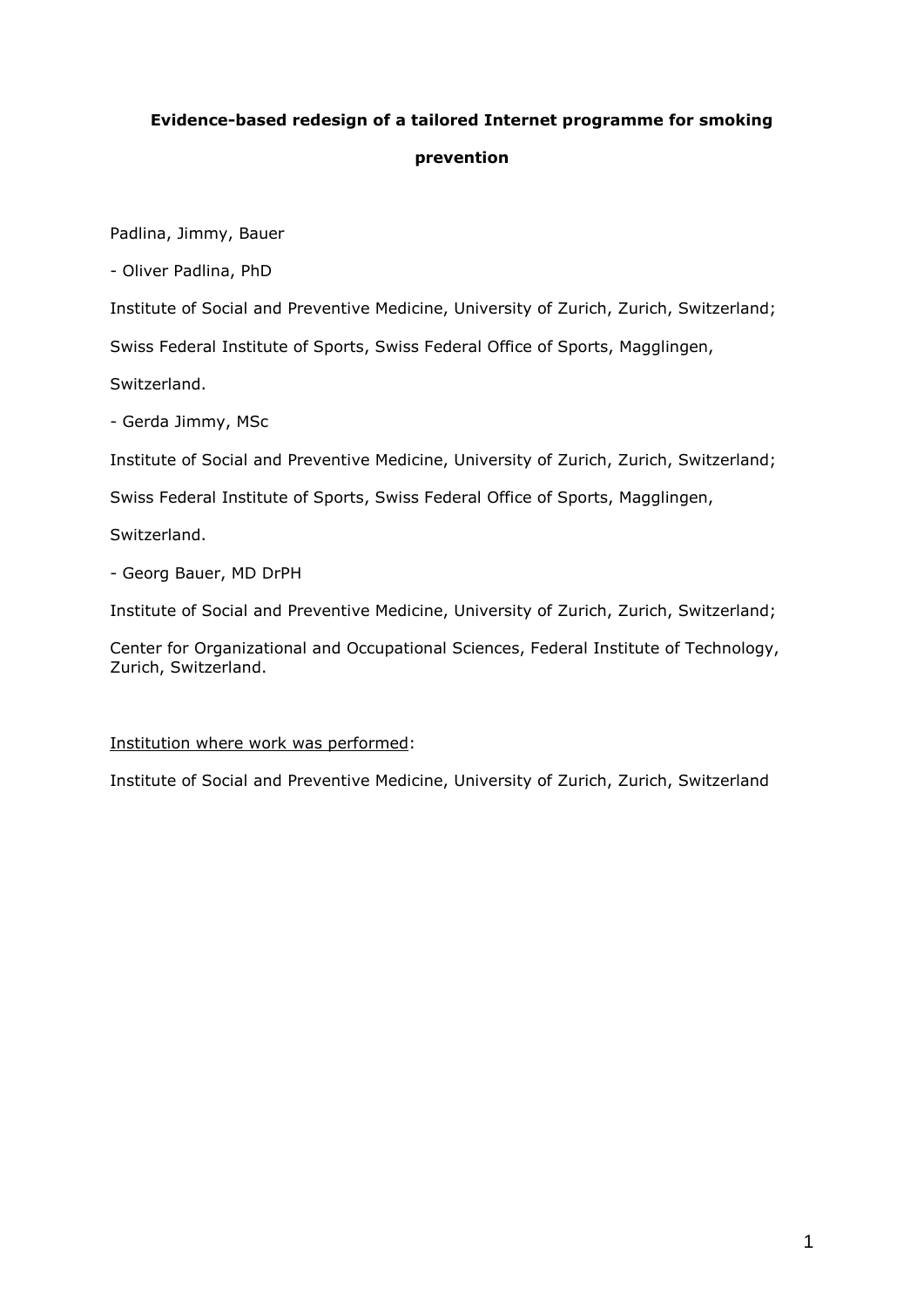## **ABSTRACT**

*Background:* Data from the year 2005 show that 77% of 14 to 19 year-olds in Switzerland used the Internet several times per week [1]. Health professionals thus make increasing use of the Internet to promote health behaviour changes.

**Objective:** The aim of this study was to analyse user behaviour of an Internet-based smoking prevention programme (www.feelok.ch) in order to optimise the structure of the programme.

*Methods:* Number and lengths of visits for three different versions of the smoking prevention programme were recorded. Version 1 consisted of two sections: general information in the first and stage-matched feedback in the second section. In order to encourage more visits to the stage-matched intervention, the section with general information was removed for version 2. The resulting decrease in the number of visits made it necessary to reintegrate a section with general information into the smoking prevention programme (version 2.1). However, to avoid shortcomings of version 1, the structure of the home page of the programme was slightly changed.

*Results***:** In version 1, where the general and stage-specific information on smoking were presented as two distinct sections, only 32% (295/month) of the visits involved the stage-specific intervention for 12 minutes on average. The results with version 2 of the smoking prevention programme (where the general section was removed) showed that the number of visits to the stage-specific intervention doubled (650/month) and the average length of a visit increased from 12 to 17 minutes. However, the overall number of visits decreased by about 31%. The reintegration of the section with general information and the new structure of the home page of the smoking prevention programme (version 2.1) produced a marked increase in the number of visits (from 650 to 996 on average every month). In version 2.1, 72% of the visits (compared to 32% for version 1) involved the stage-specific section for 16 minutes on average.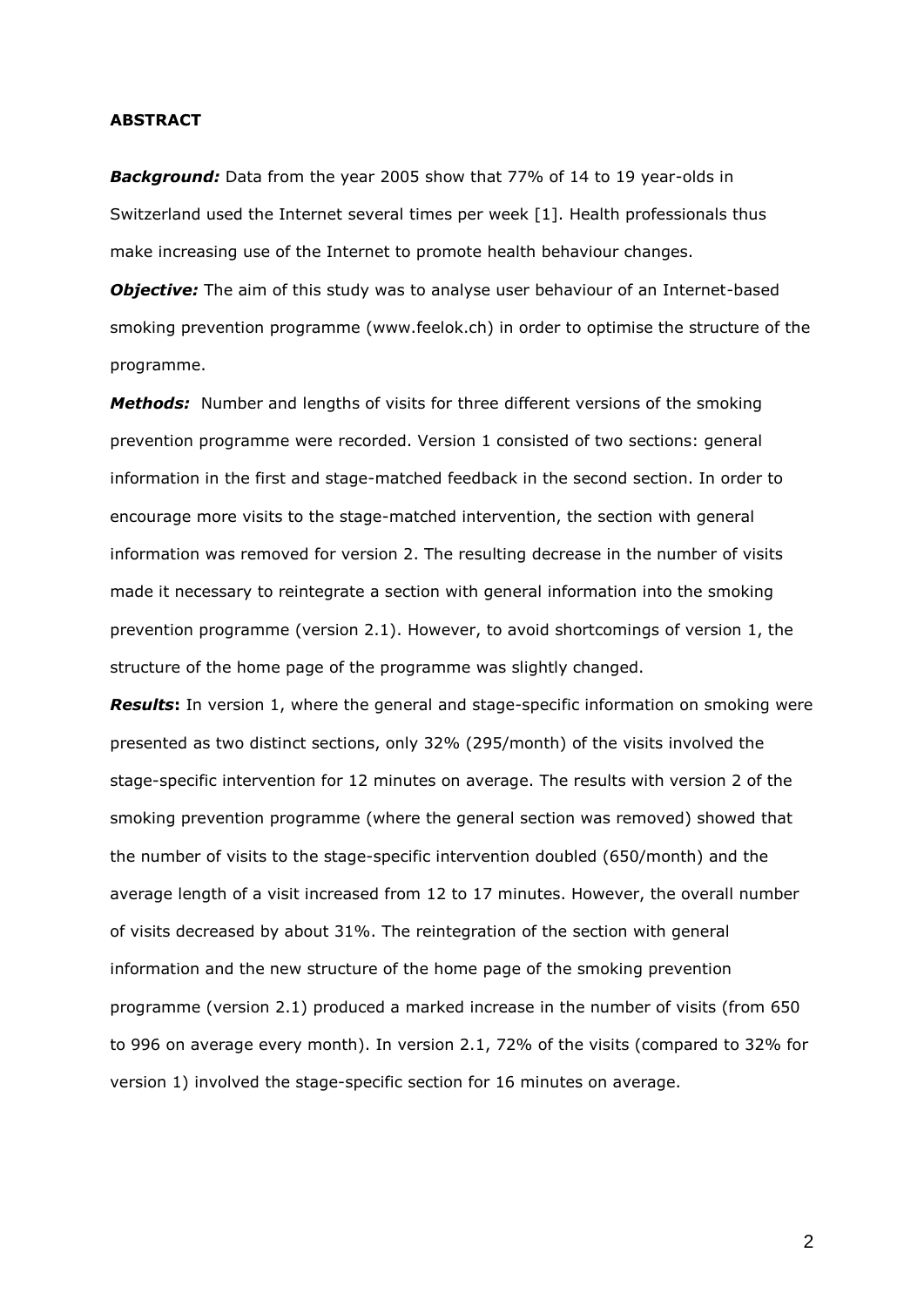*Conclusions***:** Best results were gained when a section with general information was offered in addition to the stage-specific section, yet its link was put in a less prominent position.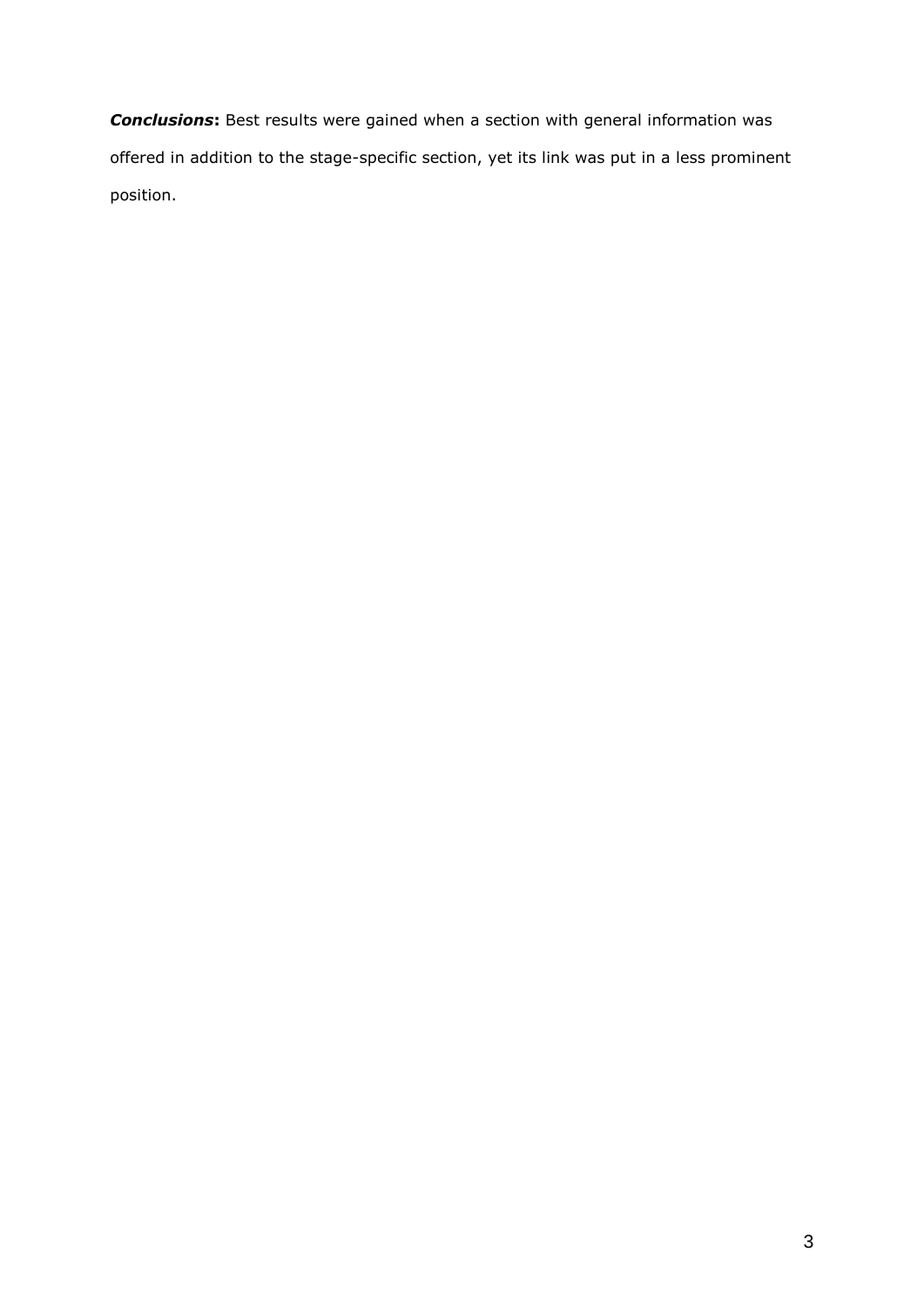## **INTRODUCTION**

The increasing access to and use of the Internet by adolescents opens up a new path to reaching young target groups in public health. In their survey with  $7<sup>th</sup>$  grade students in Southern California, Sun *et al.* [2] found that 99% of respondents had access to the Internet, and adolescents with more psychosocial risk factors or detrimental health behaviours were more likely to use the Internet. Furthermore, Hanauer *et al.* [3] found that young people search the Internet for health topics more than any other group. In the field of smoking cessation, Etter [4] found in his user study that a wide range of different websites were being accessed by smokers, yet their quality was rated as rather poor. Reviews on Internet-based smoking prevention programmes also found room to improve regarding the content, design, and tailoring of information [5,6,7]. Randomized trials on the efficacy of Internet-based smoking cessation programmes indicate some success [8,9,10,11]. Some authors found better results for computer-tailored counselling [12], or for websites which attracted higher visitor numbers and repeat visits [13,14]. In the 1990's Prochaska's Transtheoretical Model of Behaviour Change, which describes 5 stages of behaviour change, was increasingly used as a theoretical basis for smoking cessation programmes. Evidence mounted showing that interventions, which provided tailored feedback according to a person's stage of change, proved more successful than interventions in which every participant received the same information [15,16,17,18].

Therefore, an Internet-based health programme for adolescents aged 12 to 18 was developed at the University of Zurich from 1999 to 2001. It addresses several health behaviours and includes sections which provide stage-specific feedback based on the Transtheoretical Model. According to the evidence mentioned above [15,16,17,18], it was assumed that the stage-specific components of the feelok programme had the potential to be more effective than the provision of general health information. This assumption has in the meantime been confirmed by an Internet-based randomised controlled trial,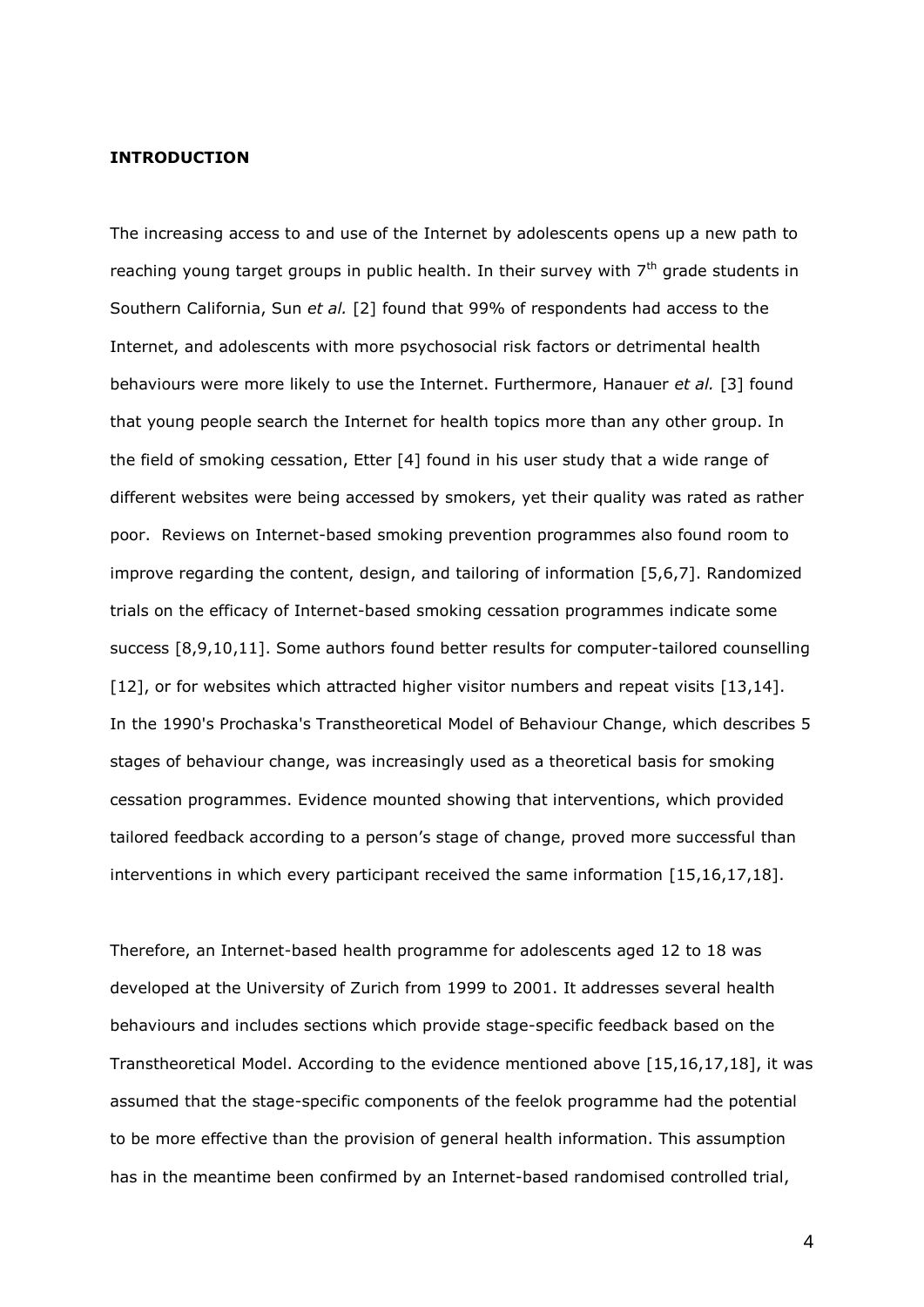which compared web-based tailored smoking cessation materials with web-based nontailored materials. The tailored condition was found to be more effective [12]. This evidence raises the question of how an Internet-based smoking prevention programme should be designed to achieve both high overall user numbers and a high proportion of users in the stage-specific section of the programme.

#### **Internet health programme feelok**

The web-based feelok intervention programme [\(www.feelok.ch\)](http://www.feelok.ch/) offers eight modules to date: cannabis, smoking, stress, self-confidence, sexuality, nutrition, alcohol, and physical activity. Each module contains general information about the respective topic. Various methods are used to present the content to the target group: texts, games, tests, animations, forums, as well as other interactive elements. Throughout the programme the language is kept simple and neutral with no slang expressions. Care has been taken that the content is presented in a non-judgemental way. Worksheets are also available free of charge to facilitate the use of feelok in schools. In addition, the programmes on cannabis, smoking, physical activity, alcohol and stress offer a stagespecific intervention, primarily based on the Transtheoretical Model. Young people who would like to change their behaviour are guided through the process of attaining their target behaviour. For those who have no motivation to change, on the other hand, possible reasons are examined and individual feedback is given to foster the intention to change.

The feelok health programme is promoted through a variety of measures: workshops with teachers, brochures and posters distributed at school, stickers in toilets at school, networking with nationally renowned institutions for each health topic, links on other websites, magazine and newspaper articles, and presentations during congresses or events.

The user profile of the entire feelok programme was studied from November 2004 to June 2005 via online surveys (unpublished data). Of the visitors taking part in the surveys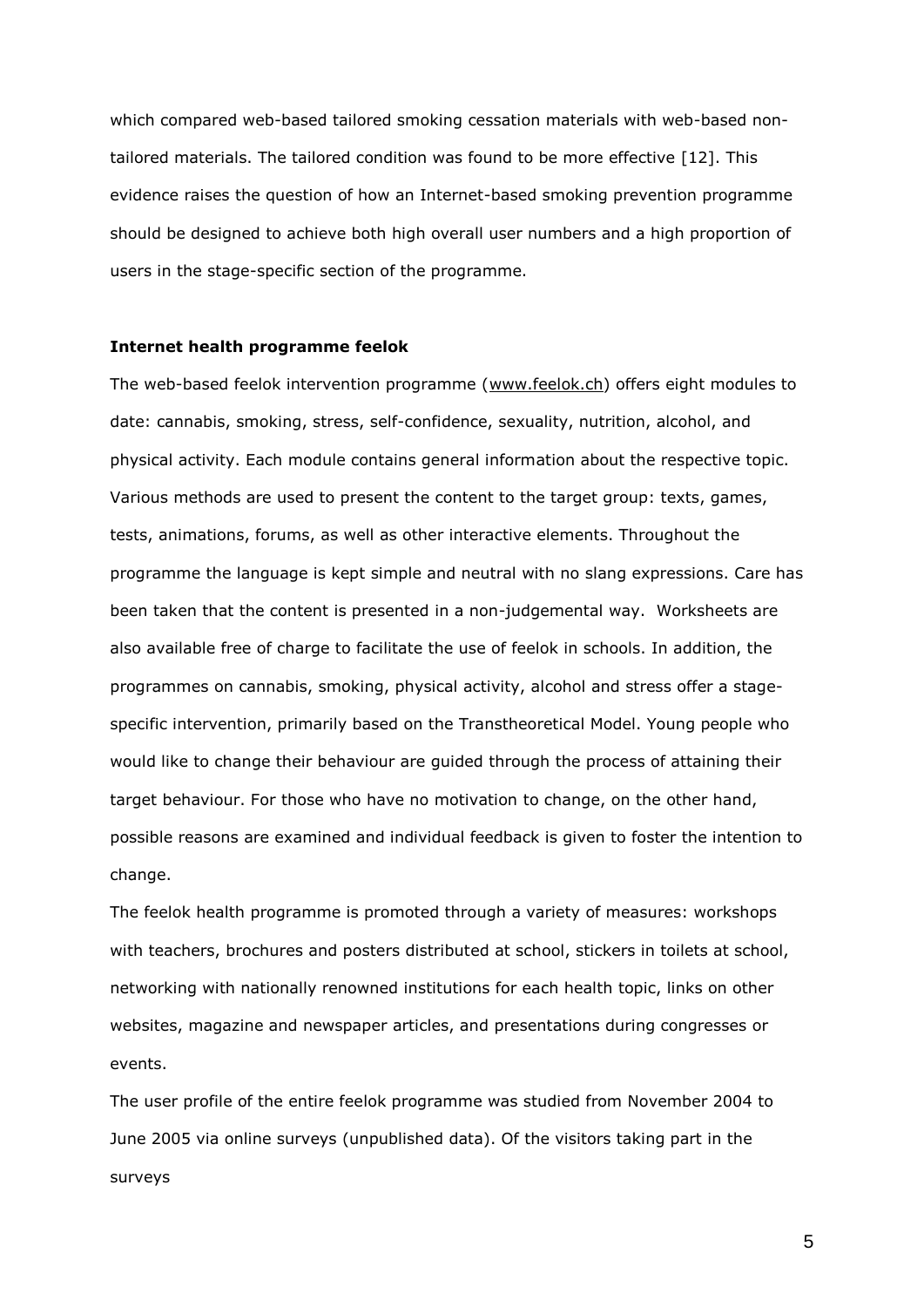(n = 9271) 54% were female, and 85% between 10 and 19 years old. About 35% of these users had visited the feelok programme more than once. The majority of users knew about feelok through their teacher and used the programme at school. Other promotional strategies seemed to have little effect in attracting users.

Data from the years 2003/04 showed that on average about 22% of genuine feelok users (this means those who looked at the website for at least 3 minutes) visited the smoking prevention programme.

## **Tested versions of the smoking prevention programme**

The current study evaluated the smoking prevention component of the feelok programme. Version 1 of this programme comprised a general and a stage-specific section, to each of which a link was placed on the starting page. The link for general information led to texts, games, tests or animations relevant to anyone, for example information on financial, legal and health aspects of smoking.

The link to the stage-specific section led to a page with a description of and link to each of the stages of behaviour change. Adapted from Pallonen et al.'s nine stage version of the Transtheoretical Model [19], seven stages of smoking behaviour were defined for this intervention addressing the following target groups: 1) Young people who do not smoke and do not intend to start smoking 2) Young people who do not smoke but think they might try it out at some stage 3) Those who smoke occasionally 4) Regular smokers who do not intend to quit 5) Regular smokers who would like to quit 6) Young people who smoke regularly but are committed to give up 7) Young people who stopped smoking in the past. The link to each stage provided personalised feedback. Stage 4 for example had a strong focus on one's perceived advantages and disadvantages of smoking while stage 6 stressed strategies to quit smoking.

As the number of visits for the stage-specific section of the smoking prevention programme was found to be low, the set up of the programme was changed. Version 2 thus consisted of a stage-specific section alone in which the information from the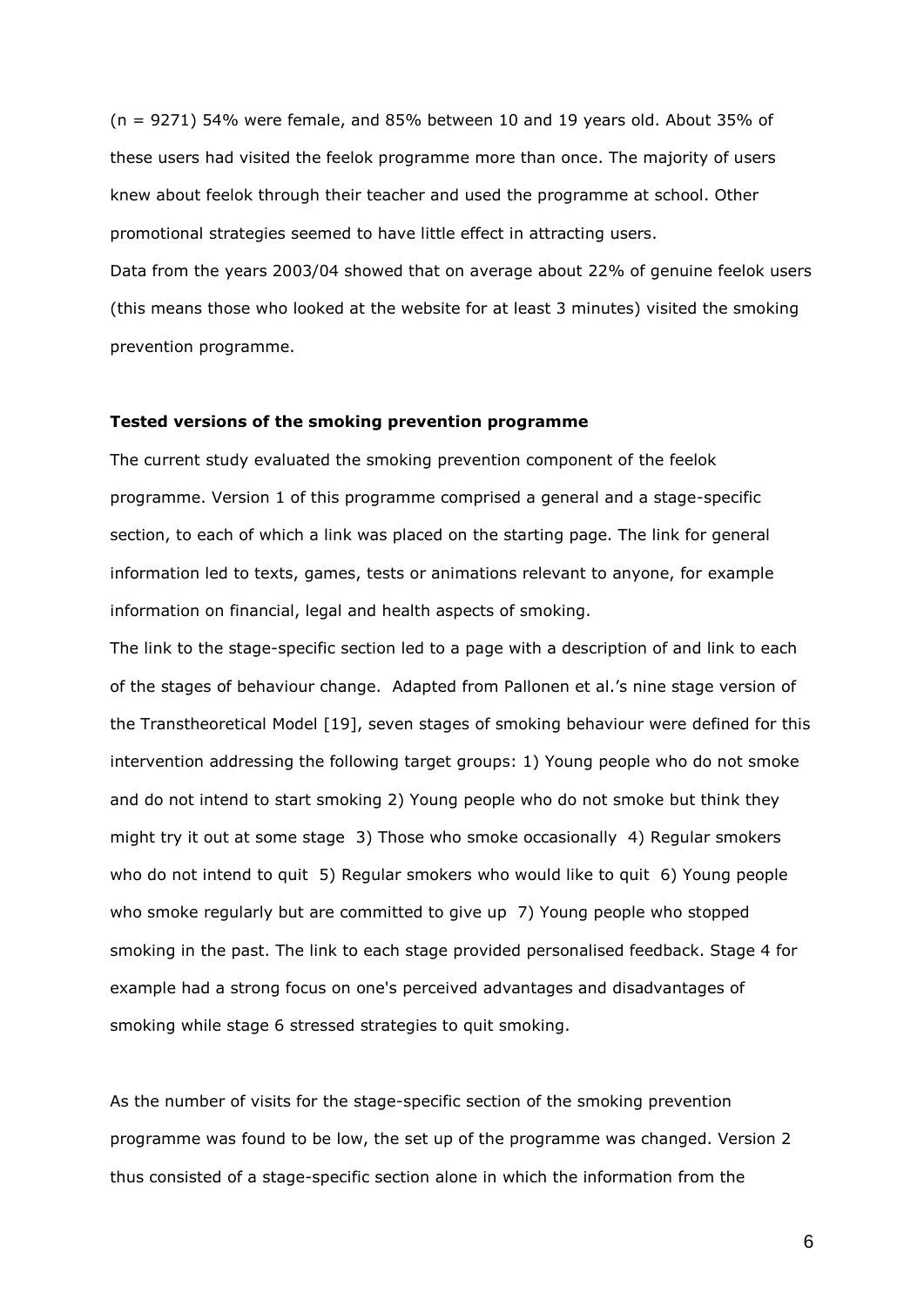previous general section had been integrated into each stage. This means, the independent general section was removed. The starting page was now the one with a description for each stage of behaviour change.

In version 2.1 the general section was re-introduced but its link was placed at the end of the starting page in order for the stage-specific section to stand out more. Visitors thus had to read the description of all 7 stages first, before reaching the last description on the page, which was a link to the general section. Figure 1 shows a screen shot of the starting page for this newest version.



**Figure 1**: Screen shot of the starting page for version 2.1 of the feelok smoking

prevention programme.

# **Aim of the study and research question**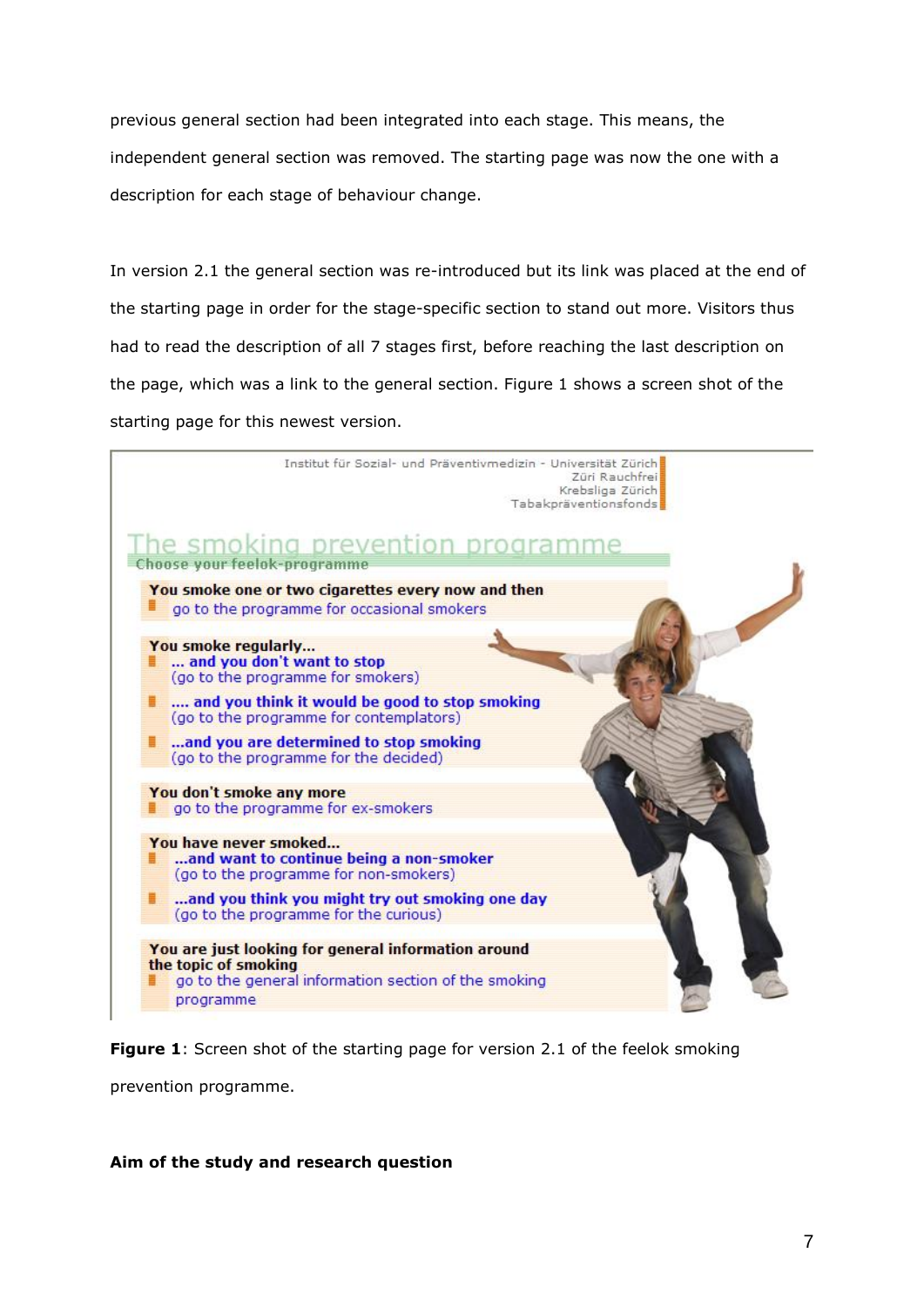The aim of this study was to determine how an internet-based smoking prevention programme should be designed to achieve both high overall user numbers and a high proportion of users in the stage specific-section of the programme and what consequences this may have for designing behaviour change websites in general. The research question was thus how the three versions of the smoking prevention programme differed in terms of number of visits, duration of visits, and distribution of visits across the 7 stages of change.

## **METHODS**

Feelok is freely available on the Internet and is also promoted for use in school classes. The study sample encompasses all spontaneous users of the smoking prevention programme during three study periods rather than a selected group. The study periods were: September 2003 to September 2004 for version 1, January to March 2005 for version 2 and April to June 2005 for version 2.1. The average number of visits per month was taken as the unit to be compared between the three versions to account for the differences in length of study period for each version. During these periods, visitors themselves chose what section of the programme and what stage they wanted to engage in. User behaviour was recorded with a statistics programme, which was designed with Macromedia Flash Version 6 and worked in conjunction with ASP-Files and an access database. Thus only the number and length of visits to the Internet programme was recorded and no other data about the users.

SPSS was used to analyse the data. Independent sample T-tests were used to compare the duration of visits between different versions. Wilcoxon-Mann-Whitney tests were used to compare the number of visits to the stage specific section and the distribution of visits across the seven stages of behaviour change between different versions. Data were standardised in order to draw comparisons between version 1 and the other 2 versions to account for the difference in total visits to the feelok programme as a whole, i.e. visits to any health topic of the programme (The number of visits in version 1 was multiplied by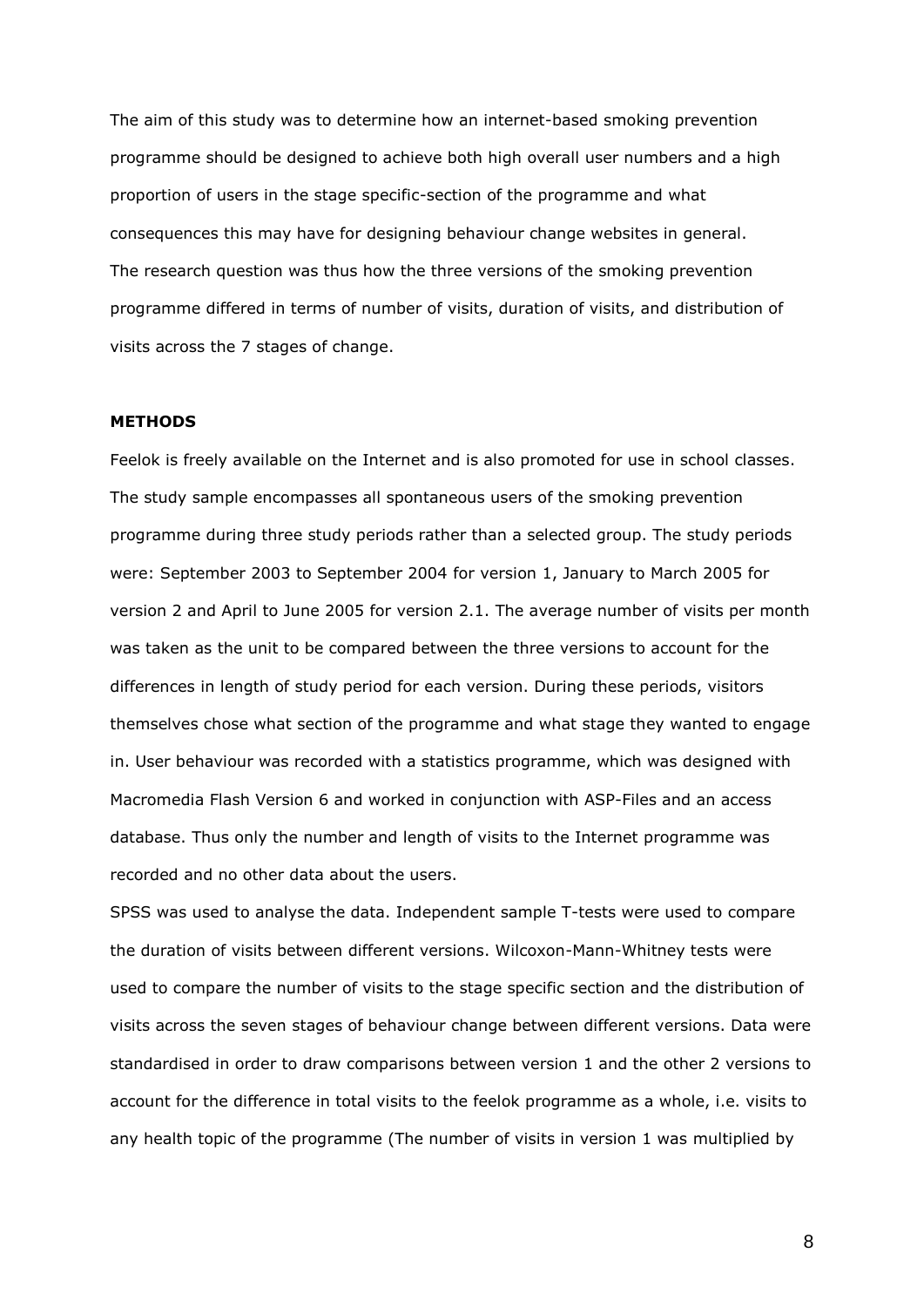1.14 because 14% more visits were recorded to any feelok health topic of the feelok programme from January to June in 2005 as compared to the same period in 2004). The number of total visits between version 2 and version 2.1 was comparable.

# **RESULTS**

### **Number of visits**

For version 1, 295 visits a month (including all visits, which lasted at least 3 minutes) were recorded for the stage-specific section of the smoking prevention module. As seen in figure 2, the number of visits for the stage-specific section (all stages) increased significantly for version 2 (650 a month,  $P = 0.02$ ) and version 2.1 (719 a month,  $P =$ 0.05). However, for version 2 this increase was coupled with a remarkable drop in the overall number of visits. For version 2.1, on the other hand, the number of overall visits was even slightly higher than for version 1 (996 visits monthly compared to 956 visits for version 1).



**Figure 2**: Number of genuine visits a month (visits lasting more than 3 minutes and less than 4 hours) for versions 1, 2 and 2.1 .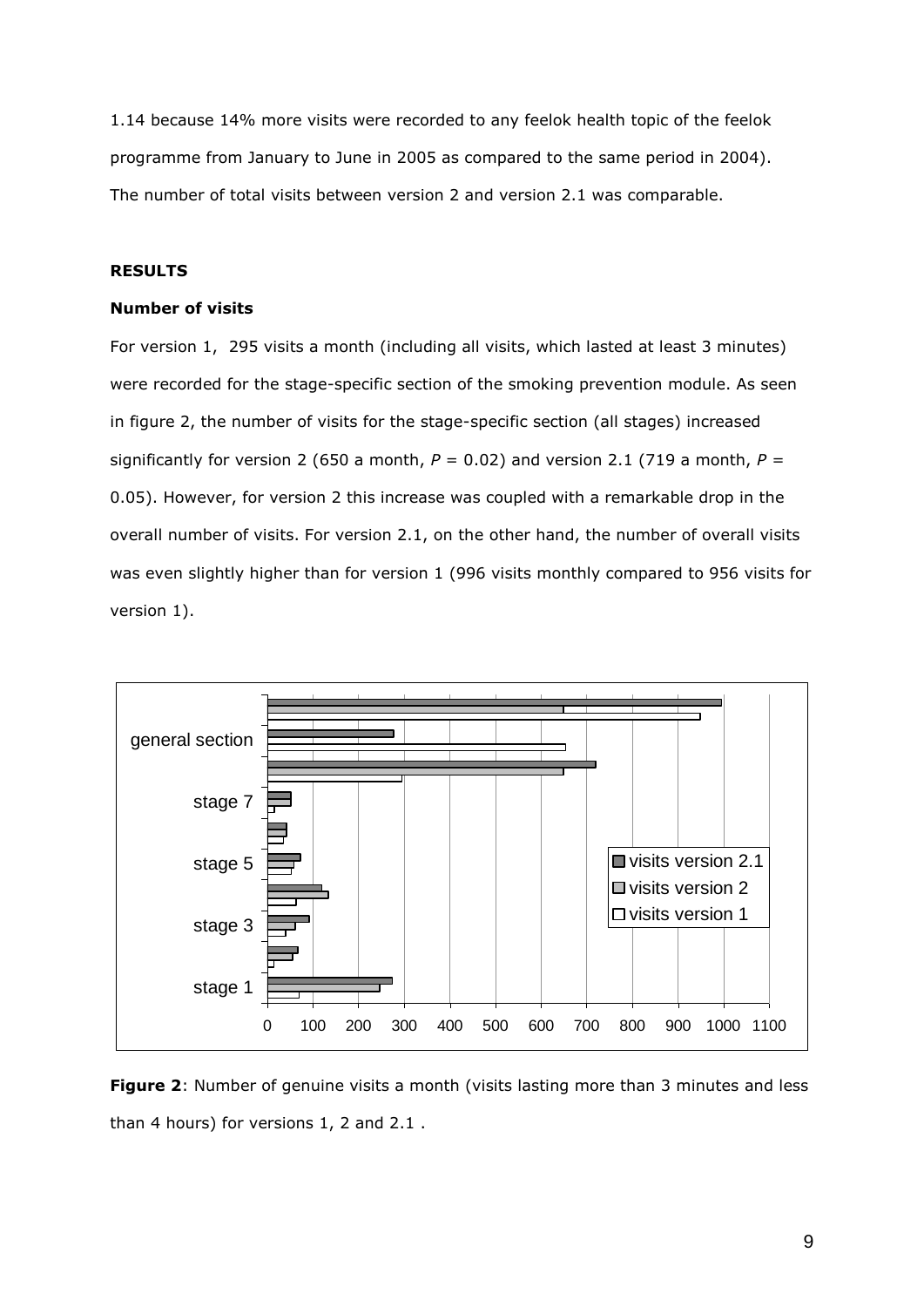Regarding each individual stage, there were only small differences in numbers of visits between versions 2 and 2.1. These two versions scored better than version 1 for every stage, particularly stages 1, 2, and 7 where the number of visits was tripled or even quadrupled.

# **Duration of visits**

From version 1 to version 2, the average duration of visits across all stages increased significantly from 12 minutes to 17 minutes (*P* < 0.001). Increases for individual stages were at least 3 minutes and up to 9 minutes depending on stage (see table1). Only for stage 6, there was no notable increase in duration.

*Table 1: Comparison of user statistics for version 2.1 and previous versions of the smoking prevention programme (A1/A2/A2.1 = Average duration of a visit in minutes – version 1/2/2.1; I1 = Hours of intervention per month (= number of visits which last at least 3 minutes x average duration of a visit) – version 1 (standardised figures), I2/I2.1 = Hours of intervention per month – version 2/2.1)*

|                      | A1   | A2   | A2.1 | I1             | $12 \overline{ }$ | I2.1 |
|----------------------|------|------|------|----------------|-------------------|------|
| General section      | 21   |      | 23   | 229            |                   | 105  |
| Stage 1              | 10   | 18   | 20   | 12             | 73                | 91   |
| Stage 2              | 10   | 17   | 9    | $\overline{2}$ | 16                | 10   |
| Stage 3              | 10   | 17   | 16   | 7              | 18                | 25   |
| Stage 4              | 12   | 16   | 15   | 13             | 35                | 29   |
| Stage 5              | 13   | 16   | 14   | 11             | 16                | 17   |
| Stage 6              | 17   | 18   | 16   | 10             | 13                | 4    |
| Stage 7              | 11   | 20   | 14   | 3              | 16                | 12   |
| All stages           | 11.9 | 17.3 | 16   | 58             | 187               | 188  |
| <b>Both sections</b> | 18.2 |      | 17.6 | 287            |                   | 293  |

From version 1 to version 2.1, the average duration of visits across all stages also increased significantly from 12 minutes to 16 minutes (*P* < 0.001).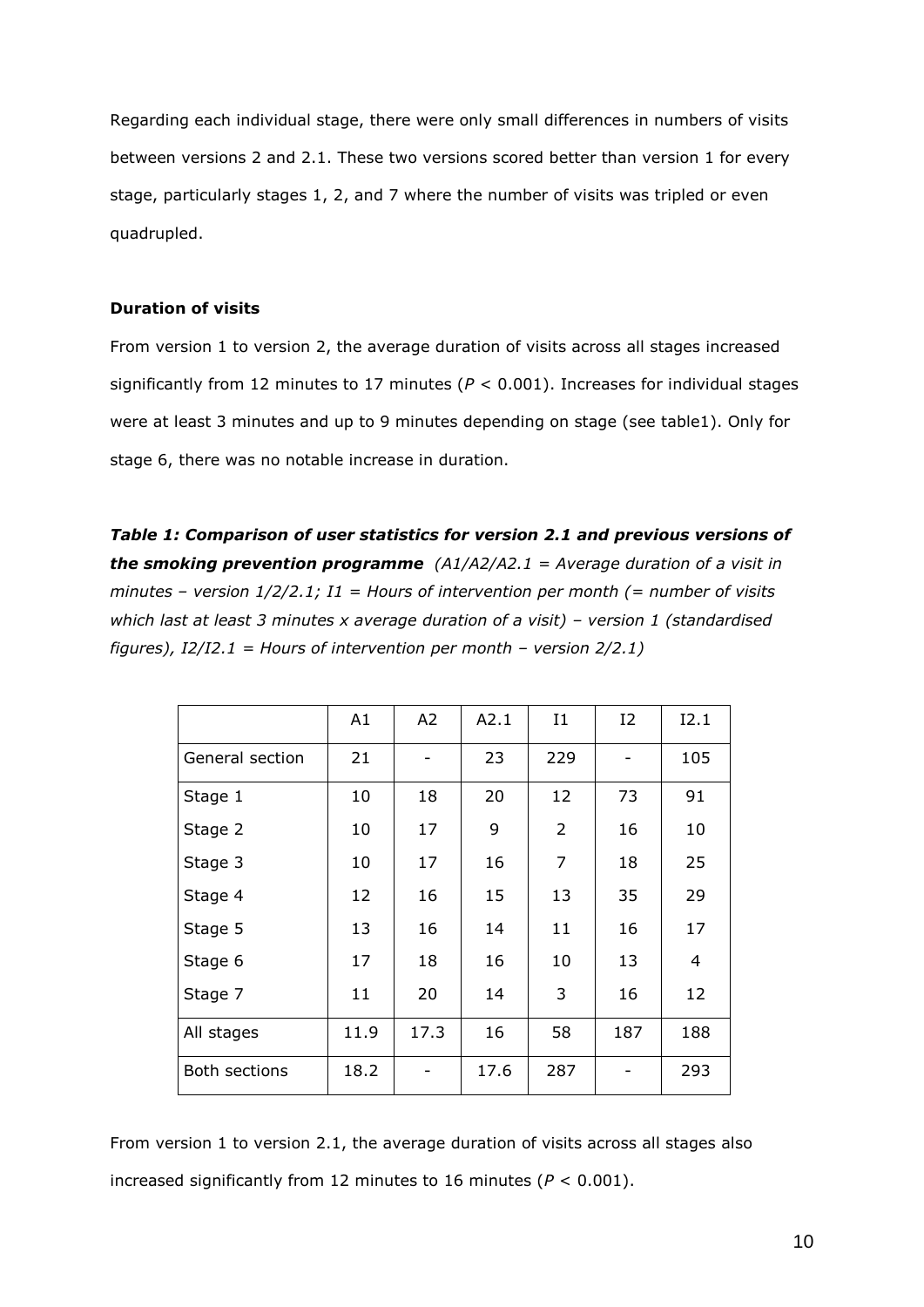For stage 1, 3, 4 and 7, the visits for version 2.1 lasted longer than those for version 1. For the other stages there were small or no remarkable differences (< 3 minutes).

Hours of intervention were also calculated by multiplying the number of visits with the average duration of a visit. As seen in Table 1, a remarkable increase was recorded for the overall hours of engaging in the stage-specific intervention between version 1 and the other two versions. The tailored programme of version 2 was visited for an average of 187 hours per month in total. However, with the lack of a general section, version 2 records a loss of 100 hours of intervention overall. In version 2.1, finally, visits for the general section were regained: users for version 2.1 spent 188 hours per month in total working through the tailored programme and 293 working through the overall smoking prevention programme.

# **Stage distribution**

When comparing how the visits to the stage-specific section are distributed among the seven stages, very similar patterns are seen again for version 2 and version 2.1. However, differences can be seen between version 1 the other two versions as seen in figure 3.

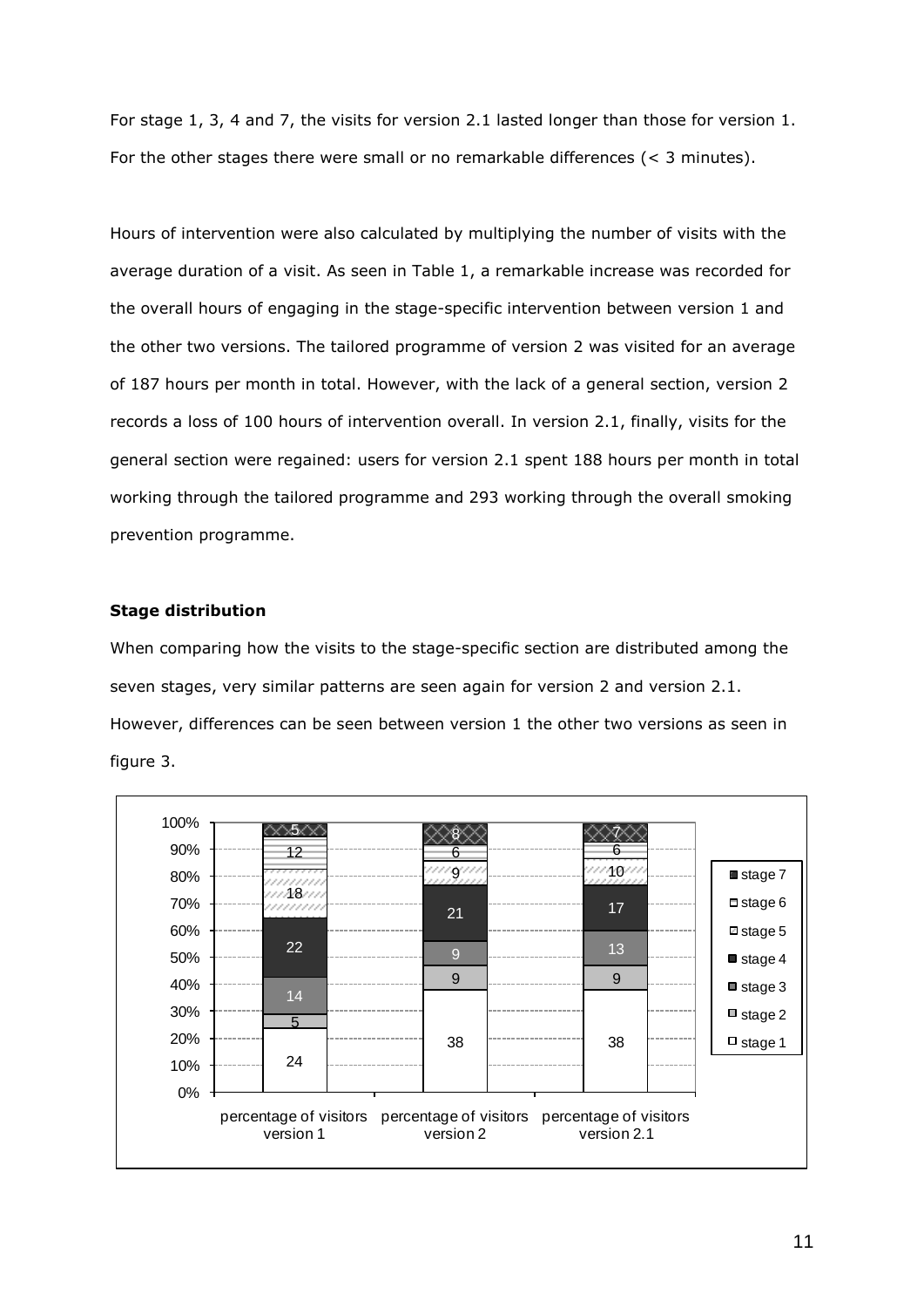**Figure 3**: Percentage distribution of visits to the stage-specific section for each stage in version 1 (n = 295), version 2 (n = 650) and version 2.1 (n = 719).

The percentage of visits to stage 1 was 24% for version 1 while it was 38% for the other two versions (both *P* < 0.001). Percentages for stages 5 and 6 on the other hand were higher for version 1 than versions 2 and 2.1. Eighteen percent of visits to the stagespecific section in version 1 chose stage 5 compared to 9 and 10% for the other two versions (both *P* < 0.001). For stage 6, 12% of visits were recorded in version 1 and 6% in the other two versions (both  $P < 0.001$ ). It is to be noted, however, that the absolute number of visits for stages 5 and 6 was nevertheless slightly lower for version 1 compared to the other two versions because the overall number of visits to the stage specific section was much higher for versions 2 and 2.1 (see figure 1).

## **DISCUSSION**

Research in the 90's showed that tailored interventions in the area of smoking prevention were frequently more effective than general information on the topic [15,16,17,18]. Therefore, a stage-specific section was offered in version 1 of the feelok smoking prevention programme in addition to the section of general information. While the design of 7 separate individualised interventions was very time-consuming, it was considered worth the effort taking into account the expected increase in effectiveness. The data showing that only 1/3 of the visits for version 1 included work with the stage-specific section for relatively short time periods were thus somewhat disappointing. It was consequently decided that the general information section should no longer be a separate entity but integrated in the stage-specific section so that users would concentrate on the stage-specific intervention.

The redesign of the website resulted indeed in more than double the number of visits to the stage-specific section of the smoking prevention programme. However, a decrease of 31% of visits to the smoking prevention module was also recorded after the two sections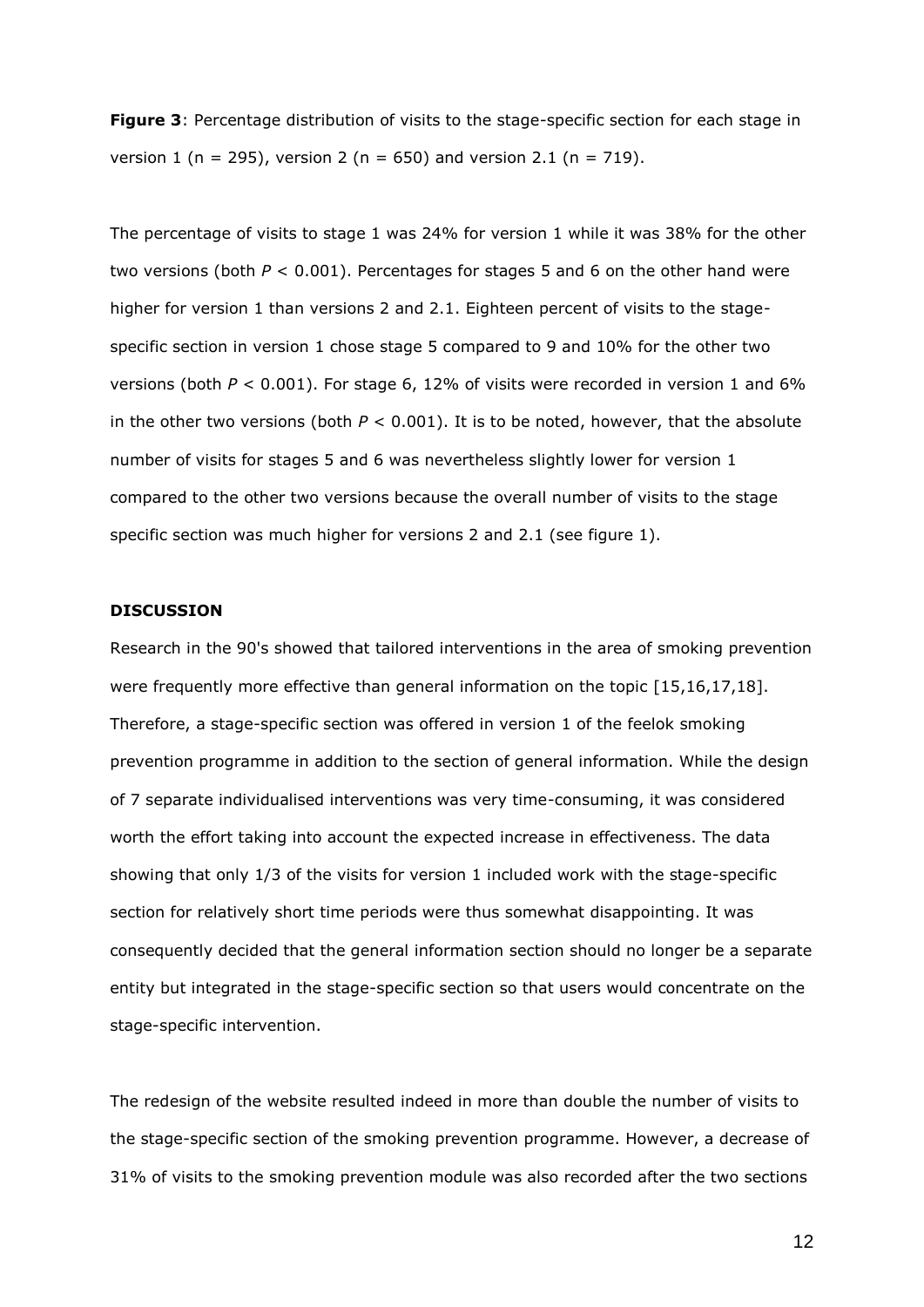had been merged. It thus appears that a substantial number of users were not prepared to choose a specific stage to work through the programme. Based on these findings, the structure of the home page was redesigned for a second time. A separate section with general information was reintegrated into the programme (version 2.1). This time, the link to the general section was placed last on the list of the starting page so that visitors had to read through the description of the seven stages first before reaching the link to the general section. In this way, their attention was steered towards the stage-specific section.

Version 2.1 held up to expectations as the number of visits for the stage-specific section remained similar as for version 2 while the overall number of visits increased remarkably to reach a similar number as version 1. Visitor statistics of version 2.1 show clearly how important small changes in the structure of a website can be to reach one's target group. This confirms findings by Danaher, McKay and Seeley [20], who pointed out that the structure of a website is an important but often overlooked factor influencing the effectiveness of behaviour change programmes based on the Internet.

The results regarding the duration of visits and overall hours of intervention for each version confirm that version 2.1 has the highest intervention potential. The average duration of visits to the tailored section increased as compared to version 1 and remained similar as in version 2. Likewise, the hours of intervention on the stage-specific section for version 2.1 were more than tripled as compared to version 1, yet without any loss in overall intervention hours for the programme including both sections.

Interestingly, a look at the distribution of visits to the stage-specific section among the seven stages may make the impression that version 1 is to be favoured over the other two versions. Version 1 shows higher percentages for stages 5 and 6 which are the regular smokers who are prepared to quit, thus the primary target group for this kind of behaviour change programme. However, when comparing absolute numbers we note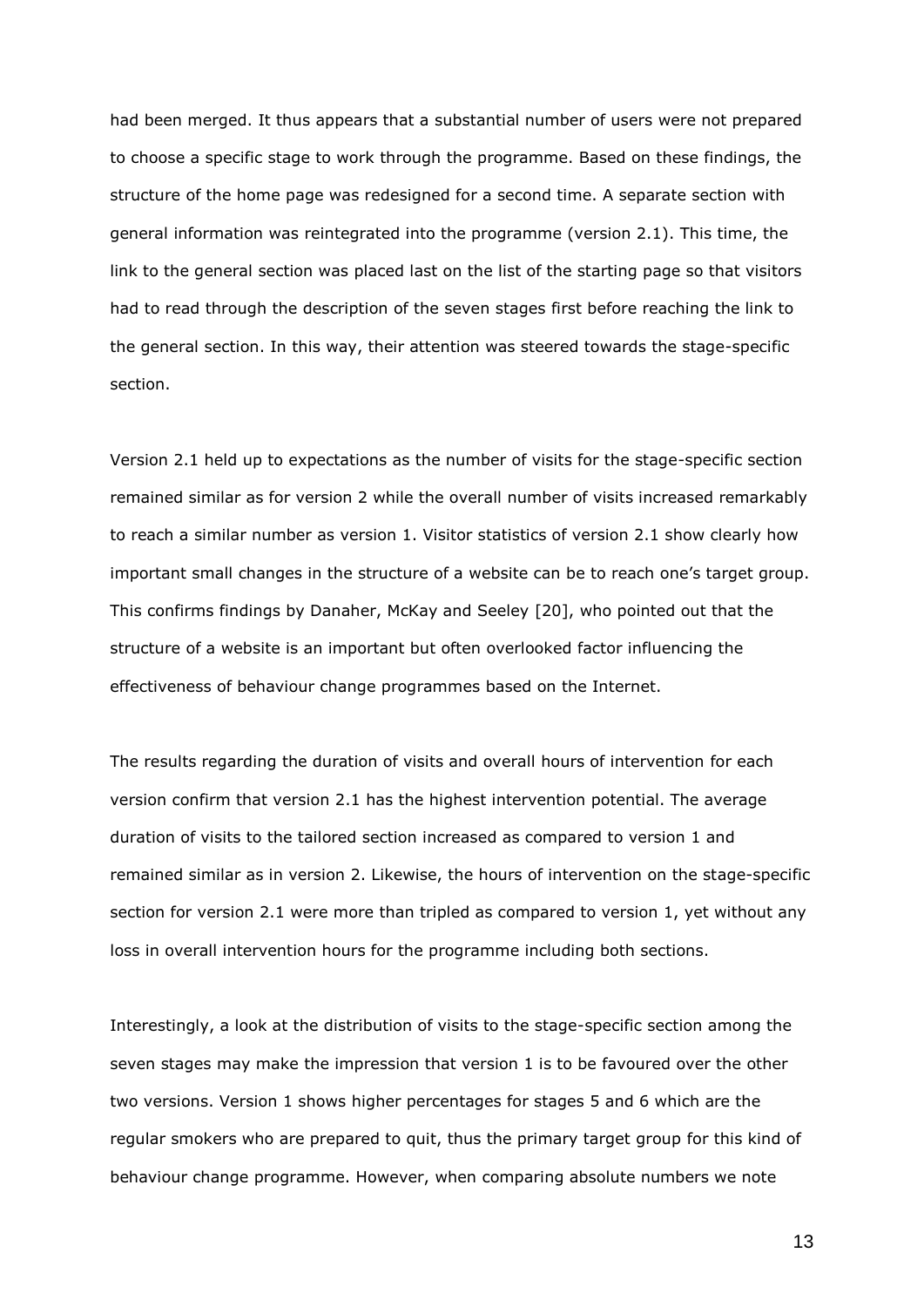that versions 2 and 2.1 succeeded in attracting slightly higher numbers of visits for these two stages due to the much higher numbers of visits to the stage-specific section as a whole.

External factors which may have influenced visitor behaviour cannot be ruled out in this kind of study. While no measures were taken to advertise the smoking prevention programme during the entire study period, a variety of methods were used to promote the feelok health prevention programme as a whole in both years, 2004 and 2005 and these strategies remained the same throughout the entire period. Differences in number of visits to feelok as a whole, i.e. all of the health topics taken together were adjusted for in the analysis. In addition, the similarity between the overall number of visits for versions 1 and 2.1, and between the stage distributions for versions 2 and 2.1 imply that the differences presented in the results section may mainly be attributed to the changes of the structure of the Internet programme.

Consideration has to be given to the fact that more recent evidence casts some doubt on the superiority of stage-specific interventions compared to non-tailored interventions. Two reviews which assess studies investigating the effectiveness of interventions based on the Transtheoretical Model for smoking alone came to contradicting conclusions. While Spencer *et al.* [21] found strong evidence in support of the model, Riemsma *et al.* [22] did not. In their review, only one out of eleven trials comparing stage-specific interventions with non-stage based interventions showed significantly better results for the stage-specific condition. Furthermore, no support for the use of stage-specific interventions was found in three reviews targeting smoking as well as other behaviours [23,24,25]. These findings underline the importance of offering both, stage-specific as well as general information on a health intervention website as varying target groups may respond better to one or the other. This is supported by Etter's study [4] which found that the users liked general information on the health risks of smoking, information on medication, testimonies of other quitters, forums and chats, as well as personal tips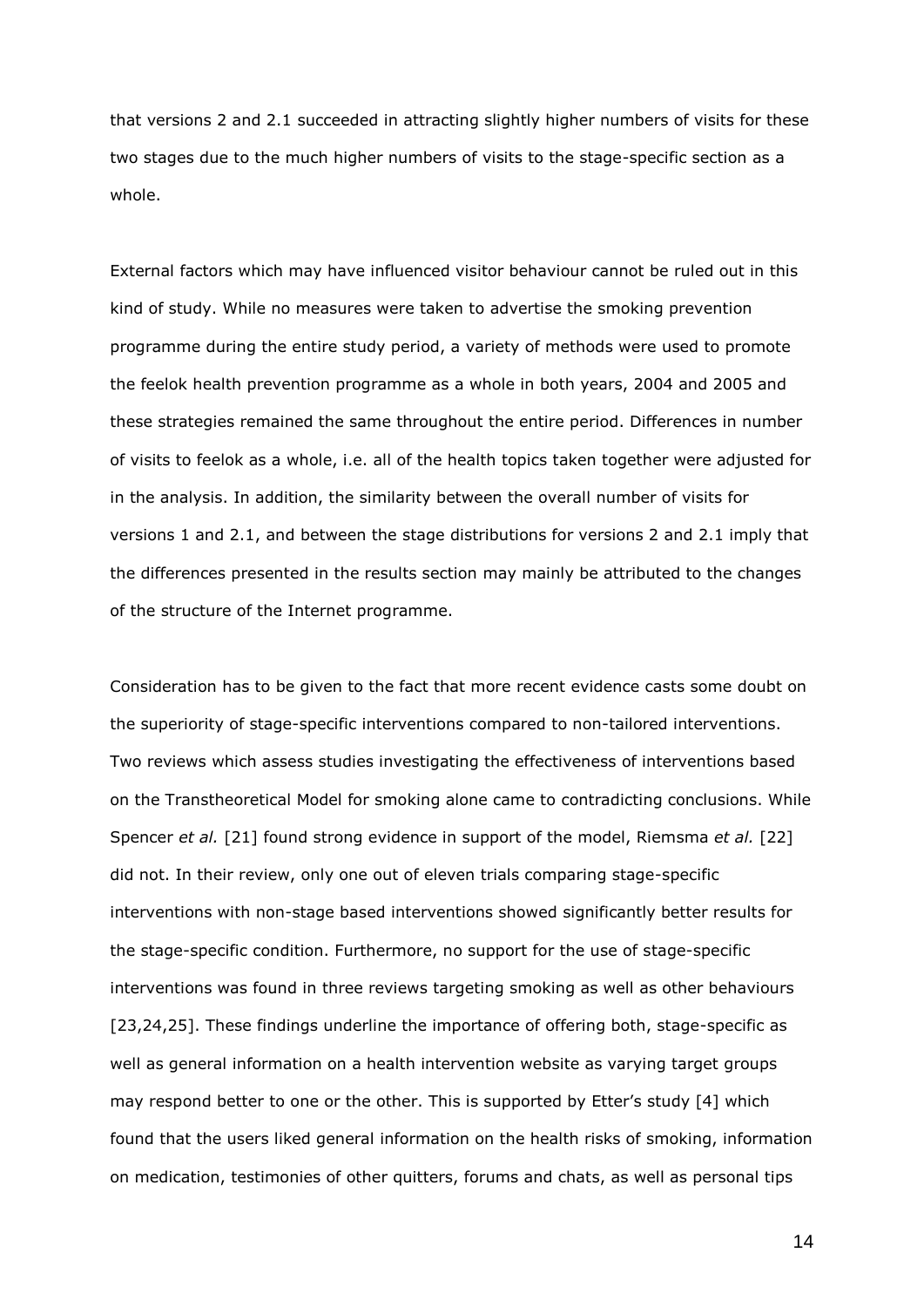on quitting smoking including live counsellors. A review of Internet-based smoking cessation programmes found a lack of websites that provided tailored feedback [5]. Only one randomized controlled Internet-based trial was found, which compared a stagespecific web-site with a general one. The stage-specific programme showed better success [12]. While the current study only provides information about user behaviour, further studies comparing the effectiveness of the general section with the stage-specific section of this programme would provide important information to add to the evidence base on the effectiveness of stage-specific interventions, particularly those offered via Internet.

## **Practice Implications**

Stage-matched behaviour change interventions according to the Transtheoretical Model of Change are increasingly being offered via the Internet.

This study shows that a remarkable proportion of users prefers reading general information rather than working through stage-matched programmes, thus underlining the fact that an Internet-based programme should also include a section with general information in addition to the stage-matched programme. However, not only the content of such a programme but also the structure influences user behaviour. As seen in this study, visitors' interest in the stage-matched intervention of the programme can be fostered by changing the design of the starting page.

In conclusion, findings to date show that version 2.1 is superior to the other two versions. A high proportion of our visitors to the smoking prevention programme were not ready to choose a stage to work with. To reach these people, Internet programmes need to provide sections with general information, even if they are possibly less effective than tailored feedback. However, care has to be taken that the general section does not divert users who would be prepared to choose a stage to work with.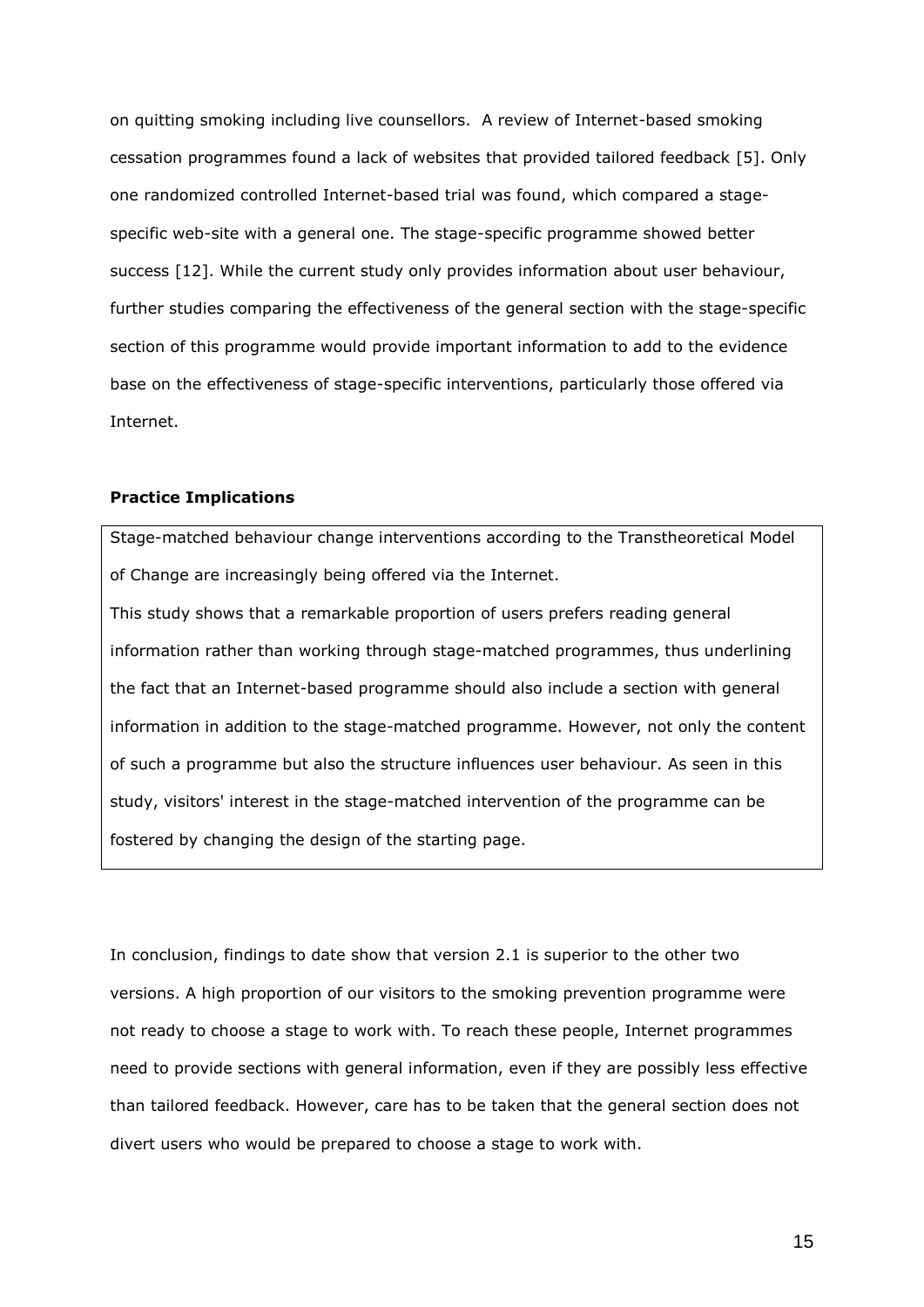Our results show that small changes in web design can have significant consequences and this underlines the importance to accompany the development of an Internet programme with adequate evaluation studies to better correspond to the needs of the target group. While the availability of data on all users during the study periods provided invaluable feedback on the design of the programme, further studies would be needed to evaluate the effectiveness of each section of this smoking prevention programme.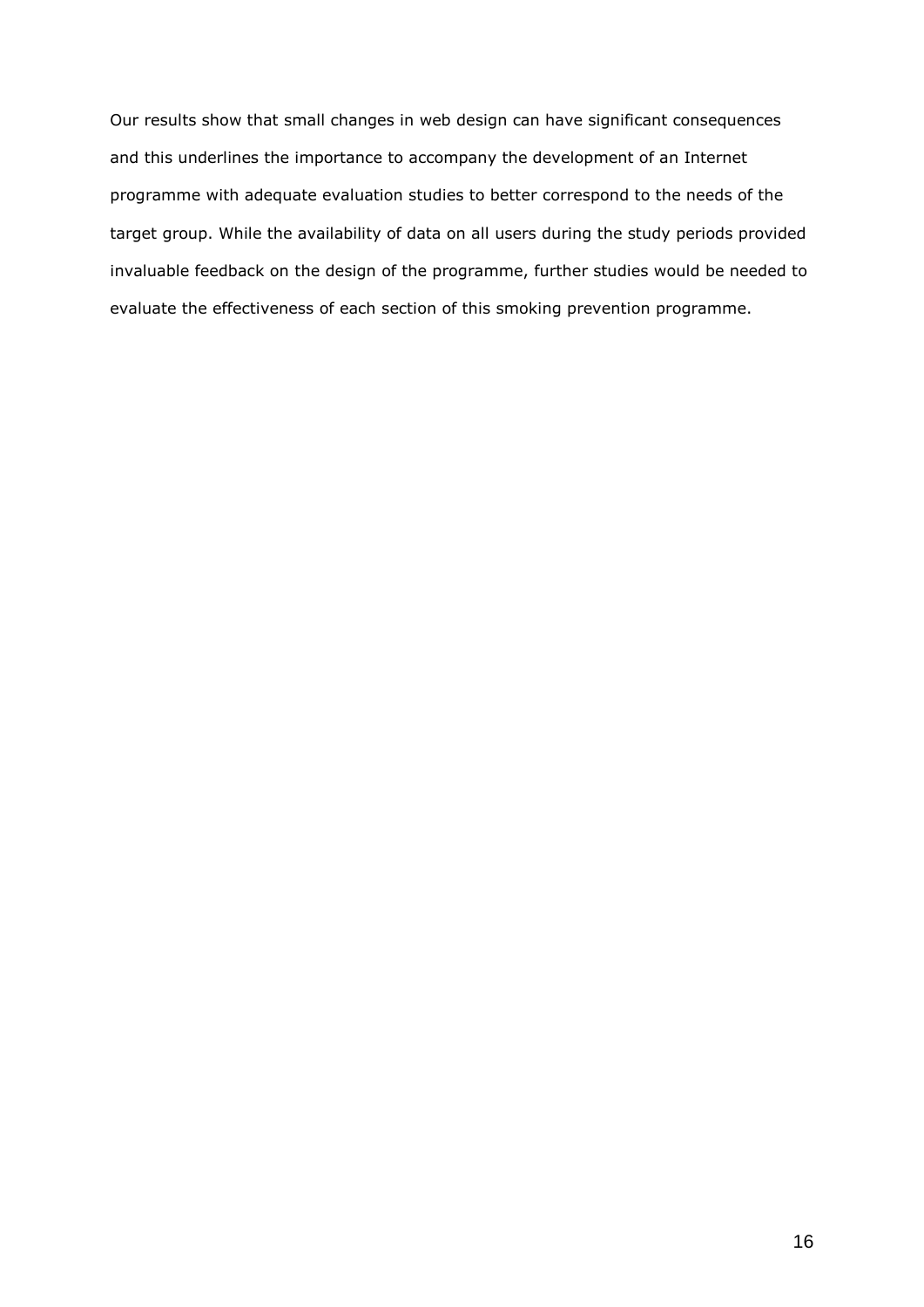## **REFERENCES**

Bridle C, Riemsma RP, Pattenden J *et al.* Systematic review of the effectiveness of health behavior interventions based on the transtheoretical model. Psychology & Health 2000;20:283-301.

Bock BC, Graham AL, Schiamanna CN, *et al.* Smoking cessation treatment on the Internet: Content, quality and usability. Nicotine & Tobacco Research 2004;6**:**207-219.

Butler CC, Rollnick S, Cohen D *et al.* Motivational consulting versus brief advice for smokers in general practice: a randomized trial. British Journal of General Practice 1999;49: 611-616.

Cheh JA, Ribisl KM, Wildermuth BM. An assessment of the quality and usability of smoking cessation information on the Internet. Health Promotion Practice 2003;4**:**278- 287.

Danaher BG, McKay HG, & Seeley JR. The information architecture of behavior change websites. Journal of Medical Internet Research 2005;7**:**Art.No. e12.

DiClemente CC, Schlundt D, & Gemmell L. Readiness and stages of change in addiction treatment. The American Journal on Addictions 2004;13:103-119.

Dijkstra A, De Vries H, & Roijakcers J. Targeting smokers with low readiness to change with tailored and nontailored self-help materials. Preventive Medicine 1999;28:203-211.

Etter JF. Comparing the efficacy of two Internet-based, computer-tailored smoking cessation programs: A randomized trial. Journal of Medical Internet Research 2005;7(1):Art. No. e2.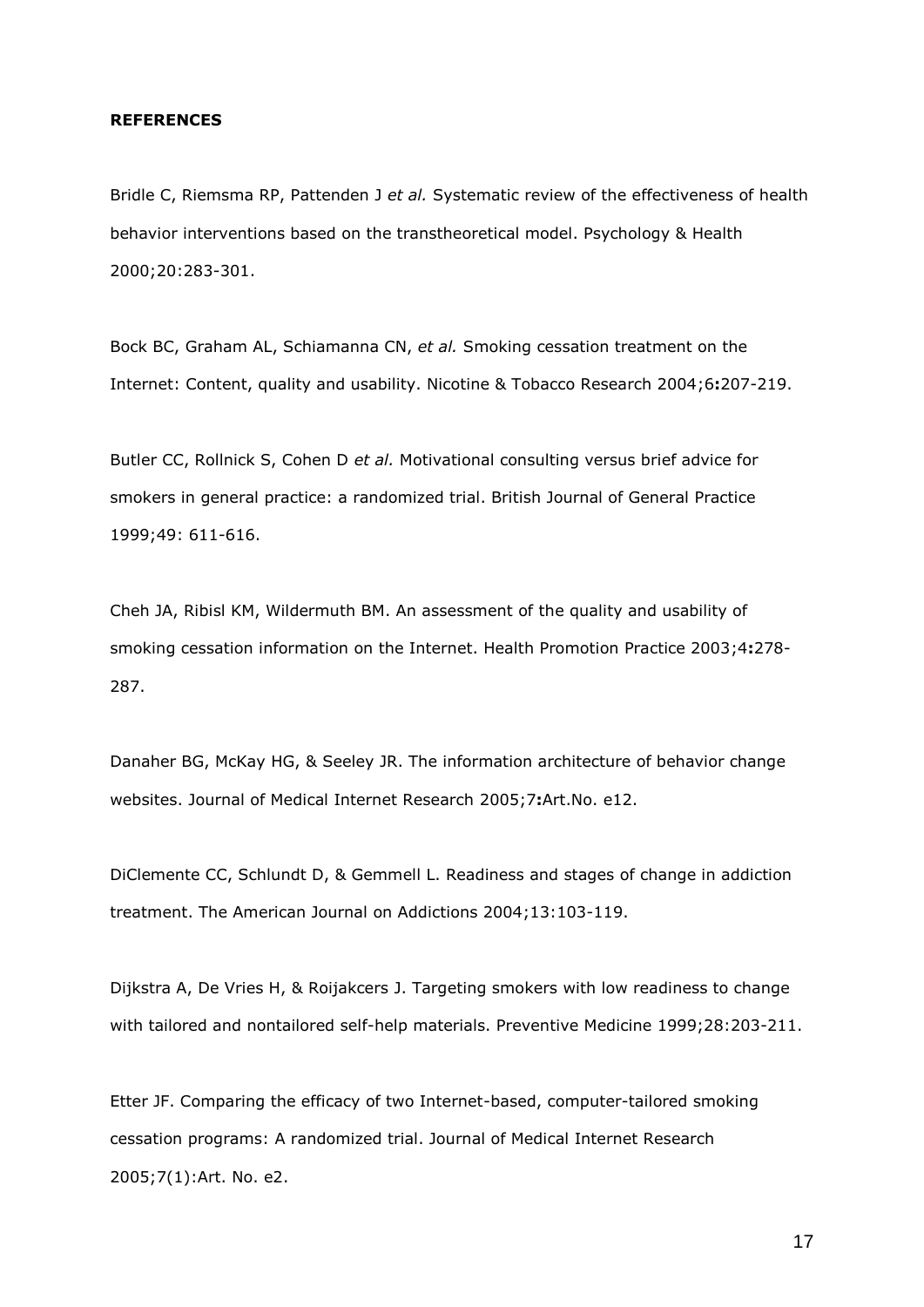Etter JF. A list of the most popular smoking cessation Web sites and a comparison of their quality. Nicotine & Tobacco Research 2006;8:S1, 27-34.

Federal Office of Statistics (2006). Informationsgesellschaft, Kennzahlen. Nutzung des Internets in der Schweiz. [Statistics of media use. Use of the Internet in Switzerland] from http://www.bfs.admin.ch/bfs/portal/de/index/themen/kultur \_\_medien\_\_zeitverwendung/soc\_info/blank/kennzahlen0/01.html

Japuntich SJ, Zehner ME, Smith SS, *et al.* Smoking cessation via the Internet: A randomized clinical trial of an Internet intervention as adjuvant treatment in a smoking cessation intervention. Nicotine and Tobacco Research 2006;8:S1, 59-67.

Hanauer D, Dibble E, Fortin J *et al.* Internet use among community college students: implications in designing health care interventions. Journal of American College Health 2004;52:197-202.

Pallonen UE, Velicer WF, Prochaska JO *et al.* Computer-based smoking cessation interventions in adolescents: description, feasibility, and six-month follow-up findings. Substance Use & Misuse 1998;33:935-965.

[Patten CA,](http://apps.isiknowledge.com/WoS/CIW.cgi?SID=X2oklCcEbFo8j4DiF29&Func=OneClickSearch&field=AU&val=Patten+CA&ut=000243012600031&auloc=1&fullauth=%20%28Patten,%20Christi%20A.%29&curr_doc=1/17&Form=FullRecordPage&doc=1/17) [Croghan IT,](http://apps.isiknowledge.com/WoS/CIW.cgi?SID=X2oklCcEbFo8j4DiF29&Func=OneClickSearch&field=AU&val=Croghan+IT&ut=000243012600031&auloc=2&fullauth=%20%28Croghan,%20Ivana%20T.%29&curr_doc=1/17&Form=FullRecordPage&doc=1/17) [Meis TM,](http://apps.isiknowledge.com/WoS/CIW.cgi?SID=X2oklCcEbFo8j4DiF29&Func=OneClickSearch&field=AU&val=Meis+TM&ut=000243012600031&auloc=3&fullauth=%20%28Meis,%20Tracy%20M.%29&curr_doc=1/17&Form=FullRecordPage&doc=1/17) *et al*. Randomized clinical trial of an Internet-based versus brief office intervention for adolescent smoking cessation. Patient Education & Counseling 2006;6(1-3):249-258.

Pike KJ, Rabius V, McAlister A, & Geiger A. American Cancer Society's QuitLink: Randomized trial of Internet assistance. Nicotine & Tobacco Research 2007;9(3):415- 420.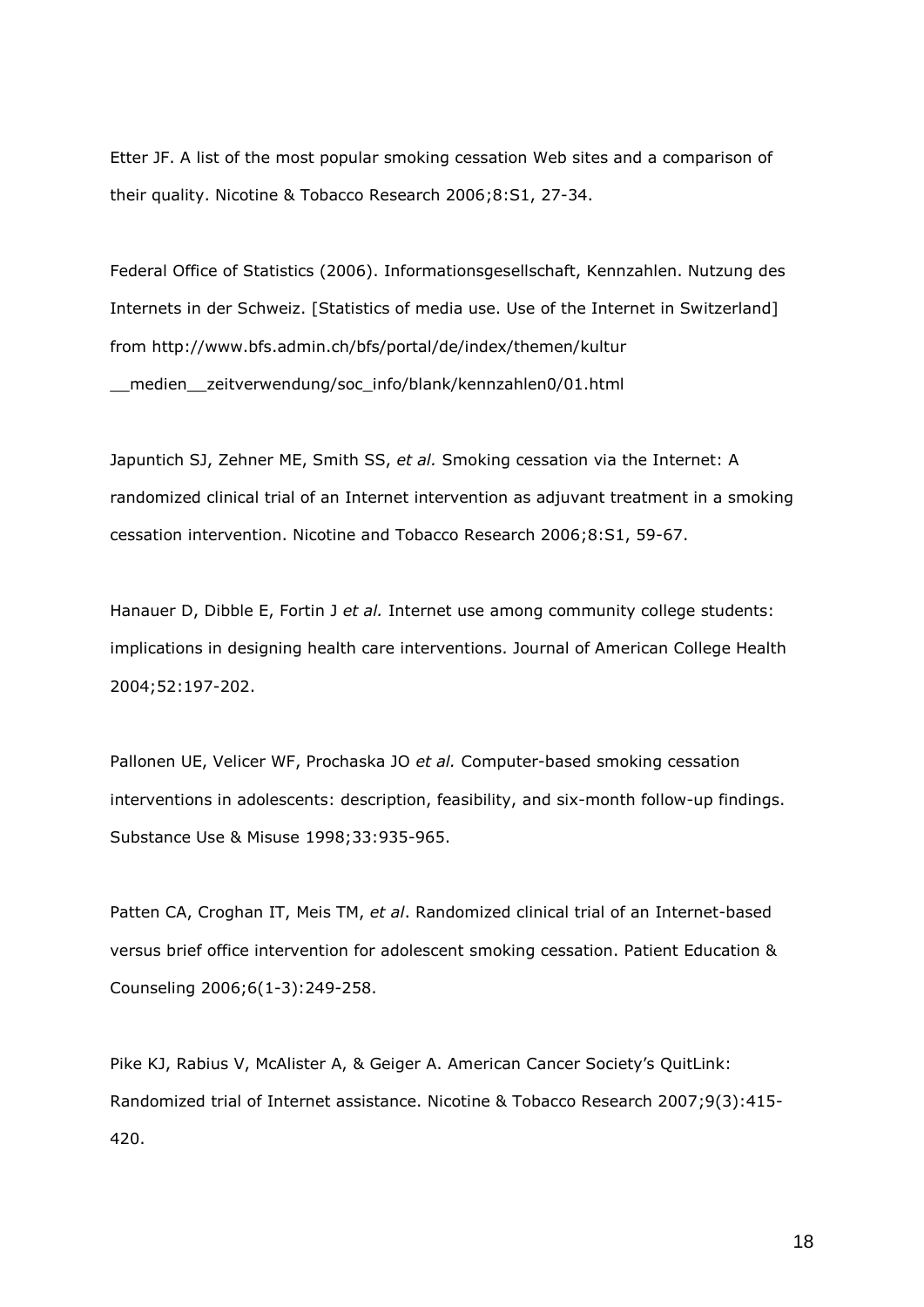Prochaska JO, DiClemente CC, Velicer WF *et al.* Standardized, individualized, interactive, and personalized self-help programs for smoking cessation. Health Psychology 1993;12**:**399-405.

Prochaska JO, & Velicer WF. The transtheoretical model of behavior change. *American*  Journal of Health Promotion 1997;12:38-48.

Riemsma RP, Pattenden J, Bridle C. *et al.* Systematic review of the effectiveness of stage based interventions to promote smoking cessation. British Medical Journal 2003;326**:**1175-1177.

Schwartz LGH, Noell JW, Schroeder SW, & Ary DV. A randomised control study of a fully automated internet based smoking cessation programme. Tobacco Control 2006;15(1):7- 12.

Spencer L, Pagell F, Hallion ME *et al.* Applying the transtheoretical model to tobacco cessation and prevention: A review of literature. American Journal of Health Promotion 2002;17**:**7-71.

Strecher VJ, Shiffman S, & West R. Randomized controlled trial of a web-based computer-tailored smoking cessation program as a supplement to nicotine patch therapy. Addiction 2005;100**:**682-688.

Sun P, Unger JB, Palmer PH *et al.* Internet accessibility and usage among urban adolescents in southern California: Implications for web-based health research. Cyberpsychology & Behavior 2005;8:441-453.

Sutton S. Back to the drawing board? A review of applications of the transtheoretical model to substance use. Addiction 2001;96:175-186.